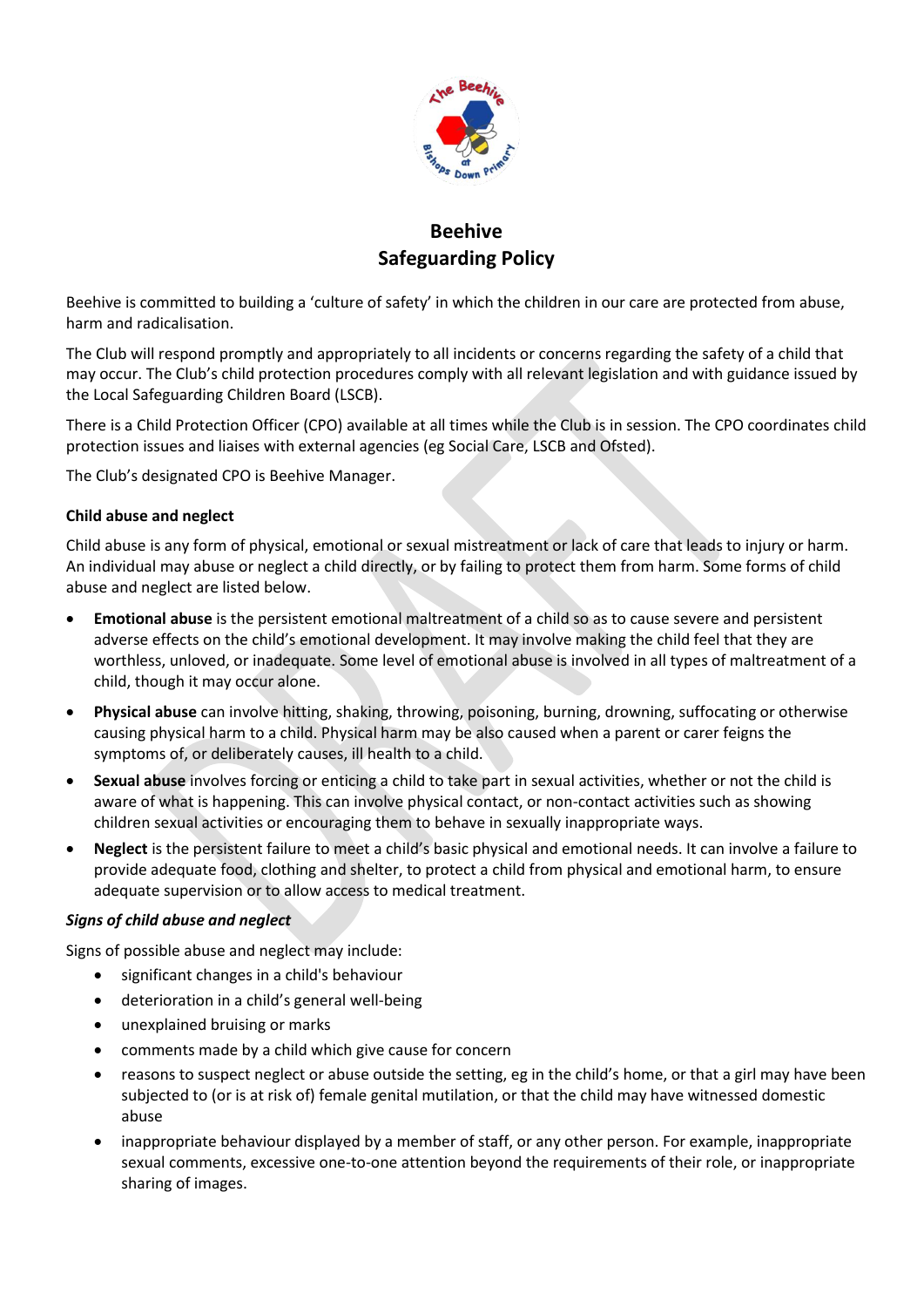## *If abuse is suspected or disclosed*

When a child makes a disclosure to a member of staff, that member of staff will:

- reassure the child that they were not to blame and were right to speak out
- listen to the child but not question them
- give reassurance that the staff member will take action
- record the incident as soon as possible (see *Logging an incident* below).

If a member of staff witnesses or suspects abuse, they will record the matter straightaway using the **Logging a concern** form. If a third party expresses concern that a child is being abused, we will encourage them to contact Social Care directly. If they will not do so, we will explain that the Club is obliged to and the incident will be logged accordingly.

## **Peer-on-peer abuse**

Children are vulnerable to abuse by their peers. Peer-on-peer abuse is taken seriously by staff and will be subject to the same child protection procedures as other forms of abuse. Staff are aware of the potential uses of information technology for bullying and abusive behaviour between young people.

Staff will not dismiss abusive behaviour as normal between young people. The presence of one or more of the following in relationships between children should always trigger concern about the possibility of peer-on-peer abuse:

- Sexual activity (in primary school-aged children) of any kind, including sexting
- One of the children is significantly more dominant than the other (eg much older)
- One of the children is significantly more vulnerable than the other (eg in terms of disability, confidence, physical strength)
- There has been some use of threats, bribes or coercion to ensure compliance or secrecy.

## *If peer-on-peer abuse is suspected or disclosed*

We will follow the same procedures as set out above for responding to child abuse.

## **Extremism and radicalisation**

All childcare settings have a legal duty to protect children from the risk of radicalisation and being drawn into extremism. There are many reasons why a child might be vulnerable to radicalisation, eg:

- feeling alienated or alone
- seeking a sense of identity or individuality
- suffering from mental health issues such as depression
- desire for adventure or wanting to be part of a larger cause
- associating with others who hold extremist beliefs

## *Signs of radicalisation*

Signs that a child might be at risk of radicalisation include:

- changes in behaviour, for example becoming withdrawn or aggressive
- claiming that terrorist attacks and violence are justified
- viewing violent extremist material online
- possessing or sharing violent extremist material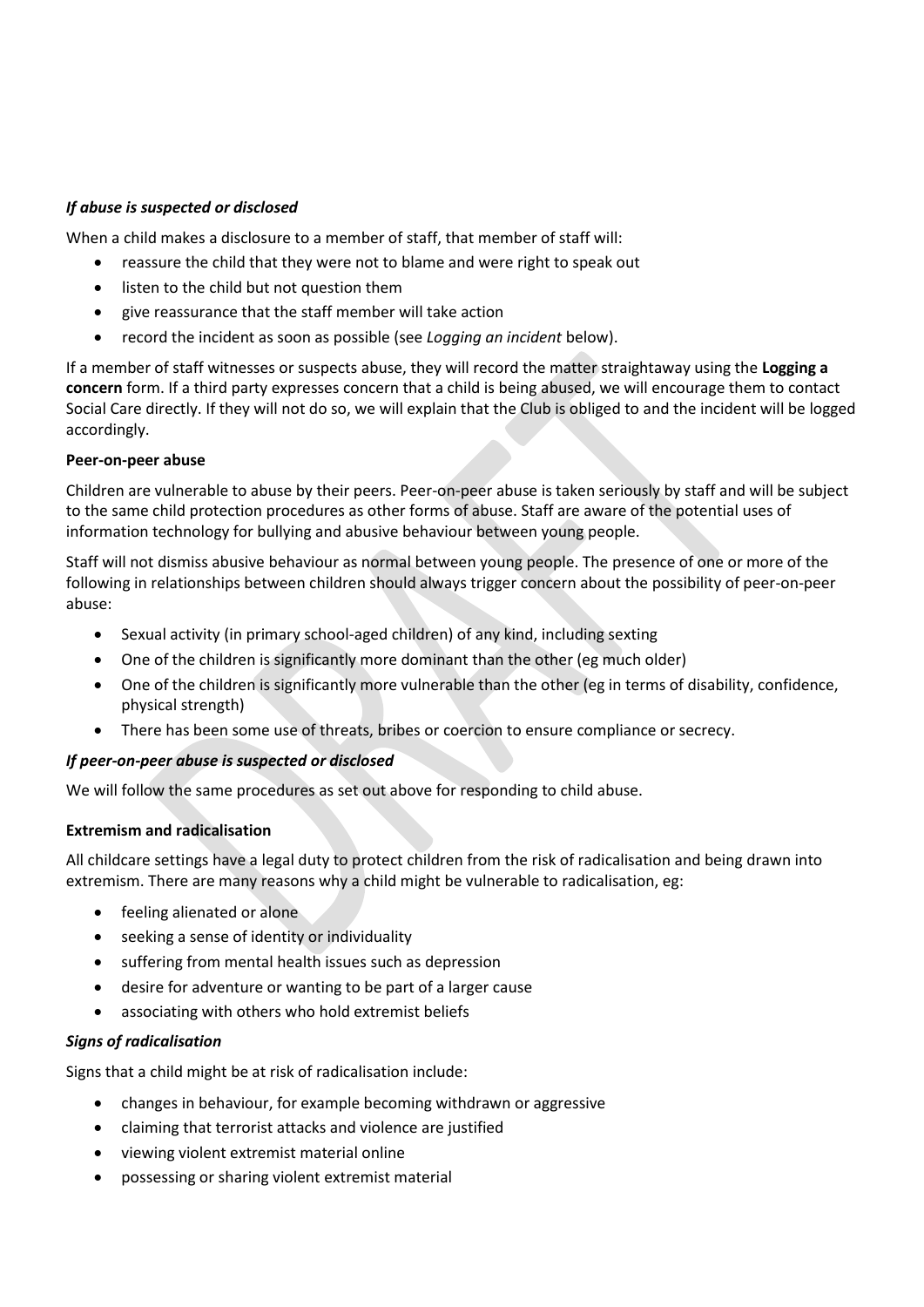If a member of staff suspects that a child is at risk of becoming radicalised, they will record any relevant information or observations on a **Logging a concern** form, and refer the matter to the CPO.

#### **Logging a concern**

All information about the suspected abuse or disclosure, or concern about radicalisation, will be recorded on the **Logging a concern** form as soon as possible after the event. The record should include:

- date of the disclosure, or the incident, or the observation causing concern
- date and time at which the record was made
- name and date of birth of the child involved
- a factual report of what happened. If recording a disclosure, you must use the child's own words
- name, signature and job title of the person making the record.

The record will be given to the Club's CPO who will decide on the appropriate course of action.

For concerns about **child abuse,** the CPO will contact Social Care. The CPO will follow up all referrals to Social Care in writing within 48 hours. If a member of staff thinks that the incident has not been dealt with properly, they may contact Social Care directly.

For minor concerns regarding **radicalisation,** the CPO will contact the Local Safeguarding Children Board (LSCB) . For more serious concerns the CPO will contact the Police on the non-emergency number (101), or the antiterrorist hotline on 0800 789 321. For urgent concerns the CPO will contact the Police using 999.

#### **Allegations against staff**

If anyone makes an allegation of child abuse against a member of staff:

- The allegation will be recorded on an **Incident record** form. Any witnesses to the incident should sign and date the entry to confirm it.
- The allegation must be reported to the Local Authority Designated Officer (LADO) and to Ofsted. The LADO will advise if other agencies (eg police) should be informed, and the Club will act upon their advice. Any telephone reports to the LADO will be followed up in writing within 48 hours.
- Following advice from the LADO, it may be necessary to suspend the member of staff pending full investigation of the allegation.
- If appropriate, the Club will make a referral to the Disclosure and Barring Service.

## **Promoting awareness among staff**

The Club promotes awareness of child abuse and the risk of radicalisation through its staff training. The Club ensures that:

- the designated CPO has relevant experience and receives appropriate training in safeguarding and the Prevent Duty, and is aware of the Channel Programme and how to access it
- designated person training is refreshed every two years
- safe recruitment practices are followed for all new staff
- all staff have a copy of this **Safeguarding policy**, understand its contents and are vigilant to signs of abuse, neglect or radicalisation
- all staff are aware of their statutory duties with regard to the disclosure or discovery of child abuse, and concerns about radicalisation
- all staff receive basic safeguarding training, and safeguarding is a permanent agenda item at all staff meetings
- all staff receive basic training in the Prevent Duty